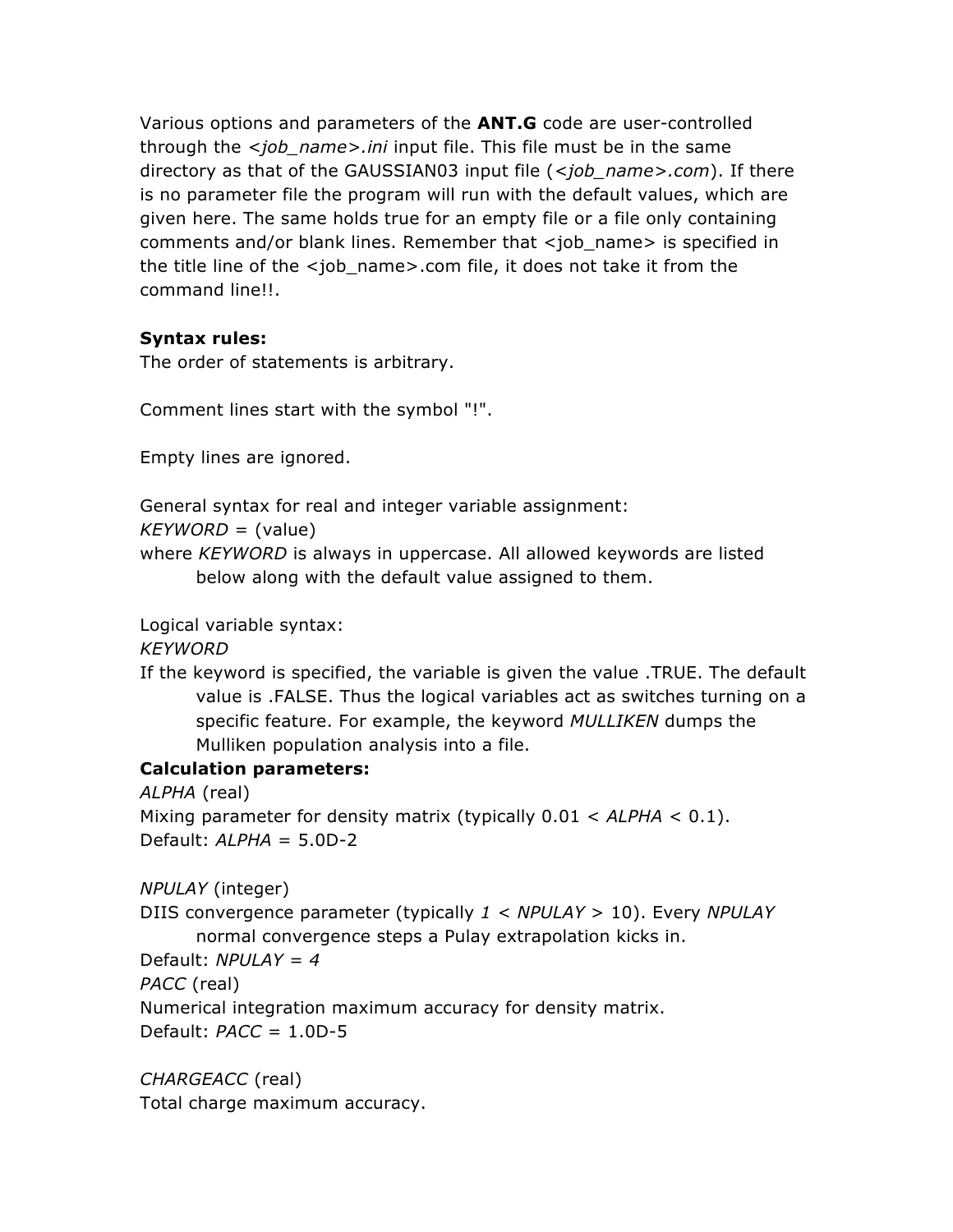Default: *CHARGEACC* = 1.0D-3

*FERMIACC* (real) Fermi level maximum accuracy (in eV). Default: *FERMIACC* = 1.0D-3 *SMALL, SMALLD* (real) Parameters used for the identification of the crystallographic structure of the electrodes and for determining the Bethe lattice directions. The smaller, the more stringent on the atomic structure. Increase their values if your electrodes are slightly disordered. Default: *SMALL* = 0.1 Default: *SMALLD* = 0.1 (Angstrom) *FULLACC* (logical) Turns on full accuracy from the first cycle.

*ETA* (real)

Small imaginary part of the Green's function. When both electrodes are set to GHOST this number might need to be no so small.

Default: *ETA* = 1.0D-10

*SL* (real)

Convergence criterion for when to switch the infinite electrodes (Bethe lattice) on. These are connected when the standard GAUSSIAN03/09 SCF convergence for the density matrix (RMSDP) reaches RMSDP < *SL*, where the overall convergence criterion is set in the GAUSSIAN03/09 input file with the SCF option "scf(conver=n)". Remark: If *SL* = 0, the leads are only connected after the GAUSSIAN03/09 SCF calculation has converged (cycle=1000). This is only recommended for quick and dirty calculations.

Default: *SL* = 1.0D-2

## *FERMISTART* (real)

Starting value for Fermi level search (in eV). When reinitializing a calculation from a  $P$ .  $\lt$ job name > .dat file it is overruled by the existing value in P.<job\_name>.dat. Default: *FERMISTART* = -5.0D0

## *TYPE1 and TYPE2* (string)

Type of model for the semiinfinite electrode. When set to BETHE the effective selfenergy is connected to the electrode. When set to GHOST, nothing is connected. When both electrodes are set to GHOST the calculation is similar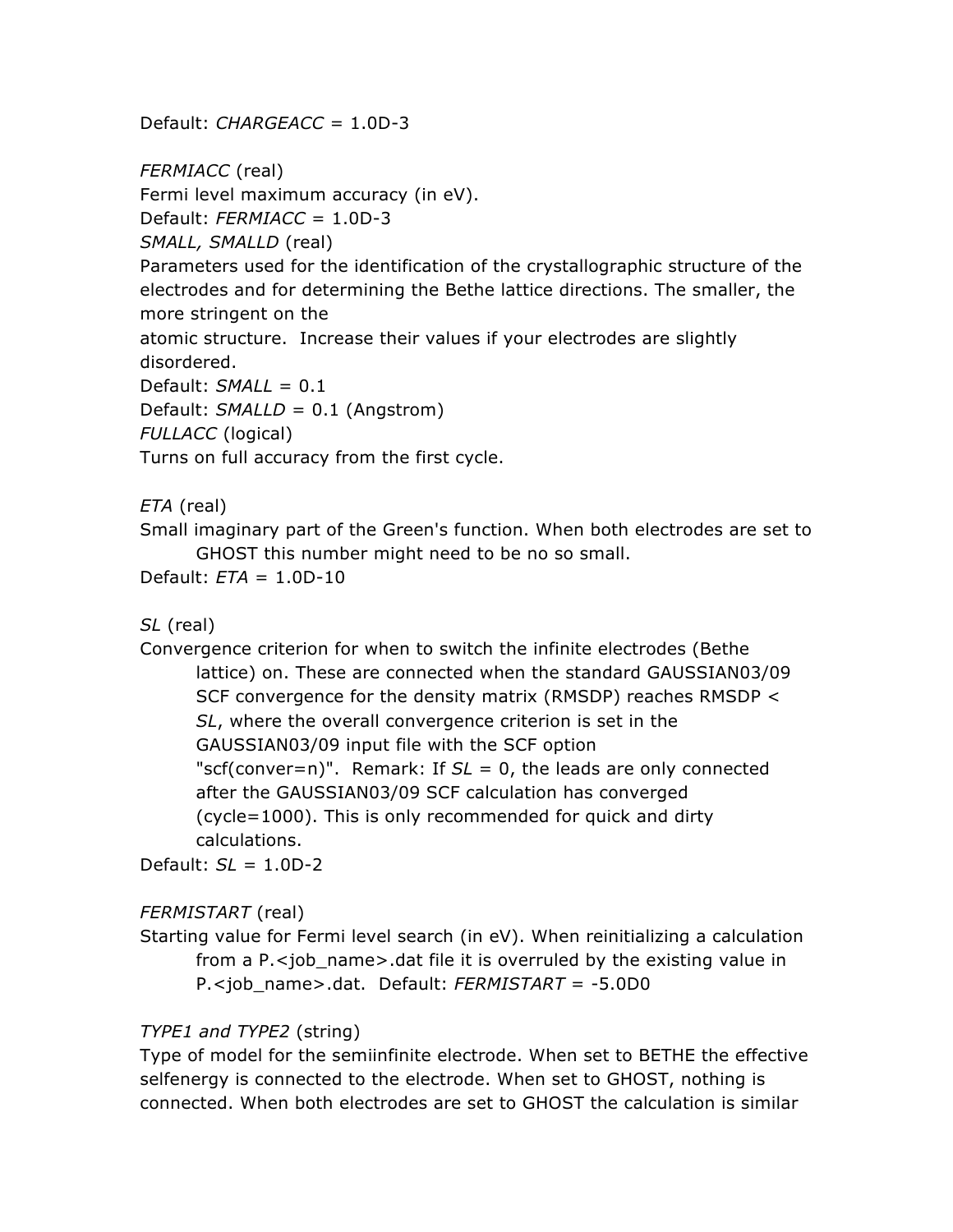to the one performed by the original GAUSSIAN03/09 code on the input cluster, but with all the convergence advantages of **ANT.G**. Default: *TYPE1* = BETHE and *TYPE2 =* BETHE

1 *BLPAR1* and *BLPAR2* (string)

2 Parameters sets of the Bethe lattice for the first and second electrode, respectively (see available options in files BLxxx.dat). Default: *BLPAR1* = Papacon and *BLPAR2* = Papacon

3

- 4 *OVERLAP* (real)
- 5 Factor by which the overlap parameters of the Bethe lattice (when specified in the parameters set) are multiplied (0.0 =< *OVERLAP* =< 1.0). When set to a negative value, an automatic procedure to include the overlap (even if not specified in the parameters set) is used. This

is the safest option although it slows down the calculation. Set it to 0.0 for faster calculations and compare. Otherwise use it with caution. This parameter may need to be smaller than 1.0 to avoid unphysical density of states for the Bethe lattice when the overlap parameters are > 0.2. Default: *OVERLAP* = -1.0

6

- 7 *GLUE (real)*
- 8 Factor by which to multiply the selfenergy. Useful to detach in a controled way the system from the Bethe lattice.

```
9 Default: GLUE = 1.0
```
10

- 11 *NEMBED1* and *NEMBED2* (integer)
- 12 Number of atoms to be connected to a Bethe lattice branch. These atoms are not taken into account on computing the charge of the system when *OVERLAP* > 1. 3D Default: *NEMBED1* = All atoms in the outermost plane of first electrode and *NEMBED2* = All atoms in the outermost plane of second electrode (this is typically a good choice). 2D Default: *NEMBED1* = All atoms in the electrode 1 and *NEMBED2* = All atoms in electrode 2 (since you do probably not want this default, you should specify these).

*NATOMEL1* and *NATOMEL2* (integer)

Number of atoms in first and second electrode. Only useful when the system is composed of a single element or one wants to select especific regions for analysis.

```
Default: NATOMEL1 = Number of atoms in first metallic electrode and 
NATOMEL2 = Number of atoms in second metallic electrode.
1
```
## **Reinitialization options:**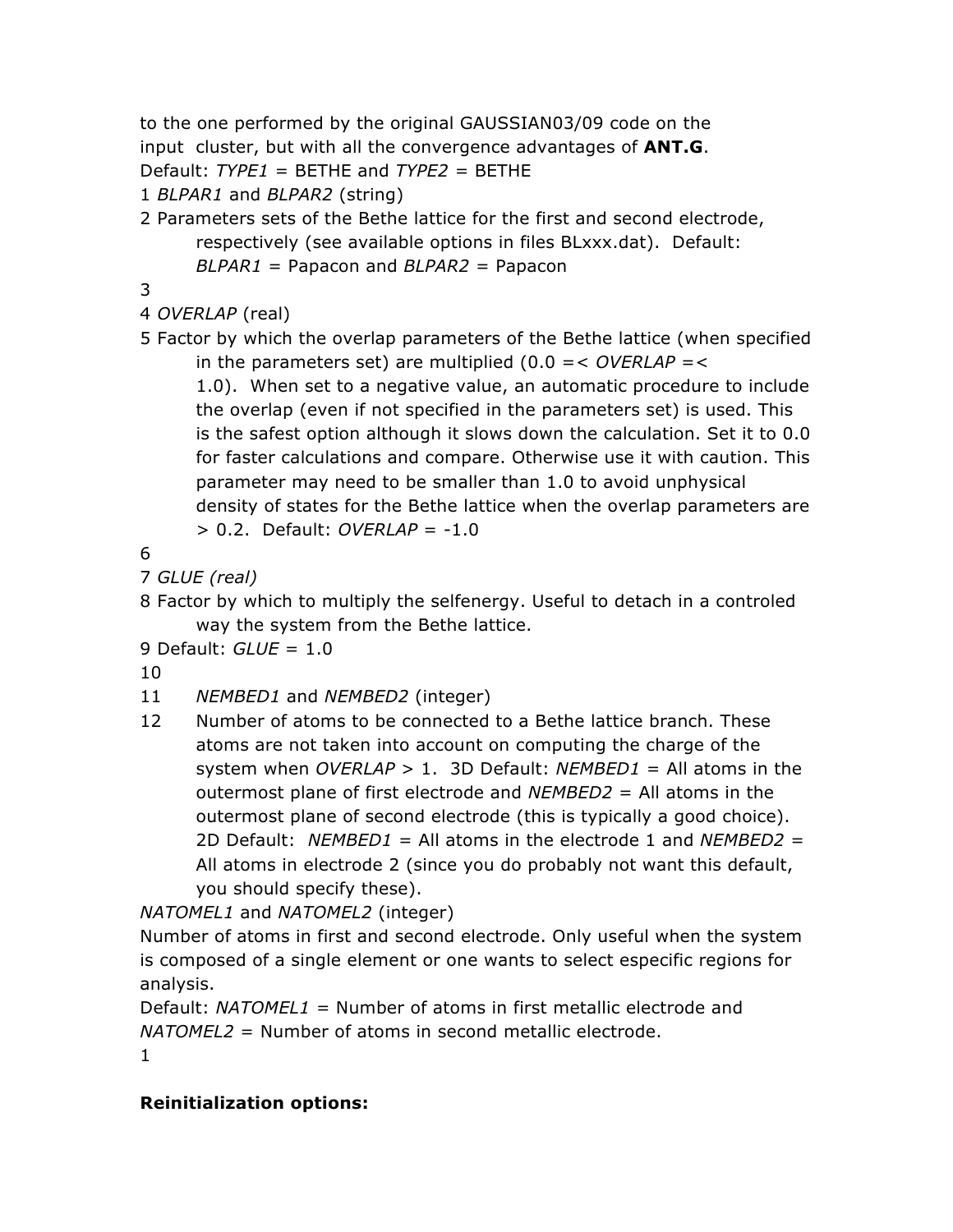- 1 When the file *P.<job\_name>.dat* is present, the calculation is initialized from the density matrix stored in *P.<job\_name>.dat*. It is advisable to include the keyword *nodamp* in the SCF options of the GAUSSIAN03 input line "scf=(nodamp)" and **make sure** that the standard orientation of the system is the same as the one of the density matrix stored in P.<job name>.dat. You also need to add "nosymm" to the input file <job\_name>.com as "scf(nodamp,nosymm)" if you want to start with an educated guess for magnetic systems with an unusual spin texture or apply a finite bias voltage. The "nosymm" keyword placed alone on the SCF especifications line (not in the scf brackets) is useful to prevent GAUSSIAN03/09 from rotating the system and is usually necessary for optimizations since GAUSSIAN03/09 likes to change the standard orientation from step to step.
- 2
- 3 *PFIX* (logical)
- 4 When present, part of a previously computed density matrix can be used.
- 5 Syntax:
- *6 PFIX*
- *7 'P.<old\_job\_name>.dat'*
- 8 where *'P.<old\_job\_name>.dat'* is the file containing the density matrix you want to use. This is useful, .e.g., to change the basis set on a restricted set of atoms while preserving the convergency already achieved in the rest of the system (see *NFIX*).
- 9 Default: .false. (no supplementary matrix provided).
- 10
- 11 *NFIX* (integer)
- 12 Number of atoms NOT to be touched when using PFIX.
- 13 Syntax:
- 14 *NFIX = N*
- 15 #atom1, #atom2, ...
- 16 where the second line indicates the atoms to be preserved.

## **Bias and gate voltage related parameters:**

1 *BIASVOLT* (real)

2 Bias voltage (in eV). It is recommended to perfom first a calculation at zero bias and then reinitialize from P.<job\_name>.dat. Succesive calculations at different bias voltages can be perfomed starting from a previous calculation in the same way. You need to add "nosymm" to the SCF specifications line in the GAUSSIAN03 input file as "scf(nosymm)". The potential drop profile can be finally read from the file V.<job\_name>.dat where the atom on-site energies (averaged to all orbitals in the atom) are stored. Default: *BIASVOLT* = 0.0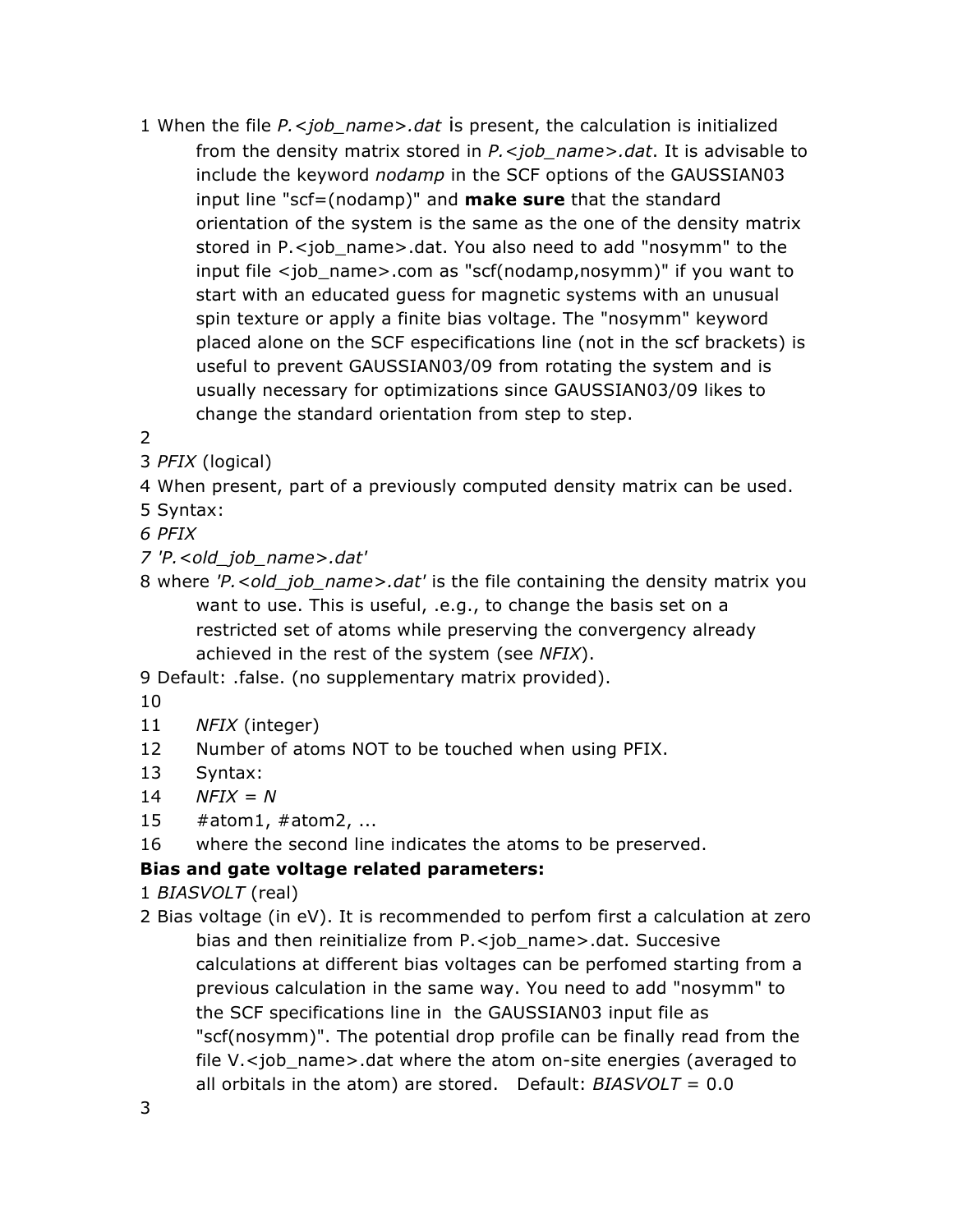- 4 *QEXCESS* (real)
- 5 The effect of a gate voltage can be simulated through the addition of positive charges in the GAUSSIAN03/09 input file. To compensate and keep overall charge neutrality, an equal number of electrons should be added. This can be acomplished with this keyword. (Of course one is free to violate charge neutrality if physically required.) It overrules the initial charge given to GAUSSIAN03/09 through its input file, but it is recommended these two quantities to be equal for a more efficient calculation. Default: *QEXCESS* = 0.0

# **Spin related parameters:**

- 1 *SWOFFSPL* (real)
- 2 Convergence criterion for switching off spin locking in a spin unrestricted calculation (default). Thus in a spin-unrestricted calculation the total spin of the device is kept fixed to the value \$(M-1)/2\$ given by the multiplicity \$M\$ in the GAUSSIAN03/09 input file until a certain convergence is reached: RMSDP < *SWOFFSPL*. (See also NSPINLOCK below) Advice: *SWOFFSPL* < *SL*
- 3 Default: *SWOFFSPL* = 1.0D-3

```
4
```
- 5 *NSPINLOCK* (integer)
- 6 Number of steps with spin locking on. It supercedes the *SWOFFSPL* criterion when >= 0 (see keyword *SWOFFSPL* above) Default:  $NSPINLOCK = 0.$

*7*

- 8 *UD, DU, DD* (logical)
- 9 Magnetization direction of the Bethe lattice electrodes when these are magnetic. U stands for "up" and and D for "down". Useful after editing the density matrix to create an educated guess for a new calculation. Default: .false. (both electrodes "up").

*10*

- 11 *MRSTART* (integer)
- 12 Useful to create an educated guess for a new calculation with an unusual spin texture starting from a precomputed density matrix. In particular, it reverses the magnetization direction for all atoms with numbers >= *MRSTART*. You need to add "nosymm" to the SCF specifications line in the GAUSSIAN03/09 input file as "scf(nosymm)". Default: *MRSTART* = 0 (No effect).
- *13*
- 14 *SPINEDIT* (logical)
- 15 Useful to create an educated guess for a new calculation with an unusual spin texture starting from a precomputed density matrix. In particular, it manipulates the magnetization direction (spin) of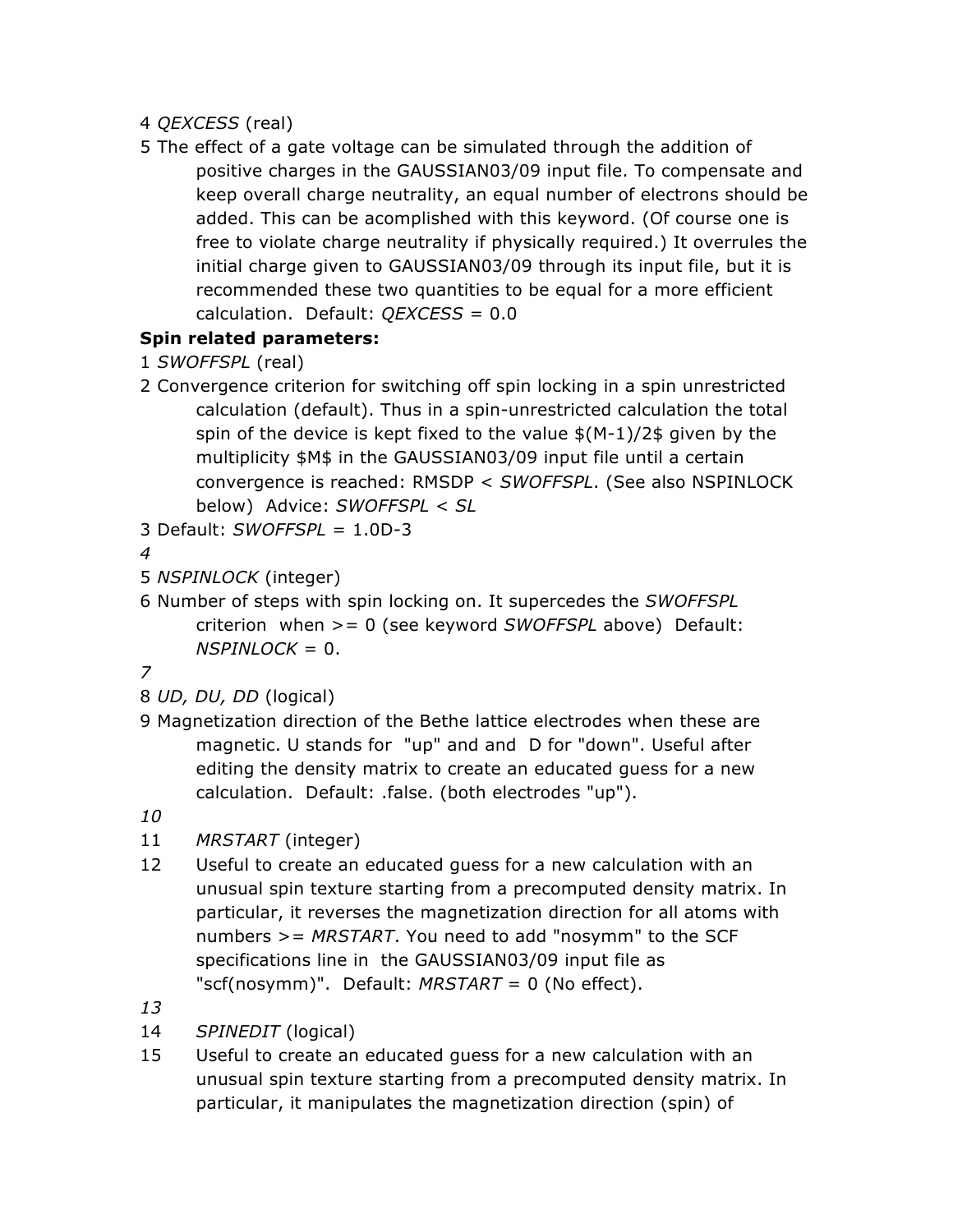individual atoms. You need to add "nosymm" to the SCF specifications line in the GAUSSIAN03/09 input file as "scf(nosymm)". Syntax:

- *SPINEDIT*
- #natoms
- #atom1, #atomspin1, #atom2, #atomspin2, ...
- where #natoms is the number of atoms where the spin is altered. The list below gives the atom numbers and the atom spins for the atoms to be altered where the atom spin can either be maintained (1), reversed (-1), or erased (0). Default: .false. (off)

- *SOC* (real)
- Atomic spin-orbit coupling parameter. When different from zero, the transmission and DOS are computed adding the spin-orbit coupling to the converged solution in the absence of spin-orbit coupling (this is obviously not justified for large values). As expected, in magnetic systems the spatial orientation determines the result. Default: *SOC* = 0.0

# *Evaluation parameters*

*ESTEP (real)*

```
2 Energy step (in eV) for printing out transmission and DOS.
```
*Default: ESTEP = 1.0D-2*

- *EW1 and EW2 (real)*
- *Define an energy window for printing out transmission and DOS.*
- *Default: EW1 = -3.0D0 and EW2 = 3.0D0.*

- *DOSENERGY (real)*
- *Energy at which to evaluate the DOS projected on atoms when keyword MULLIKEN on.*
- *Default: 0.0 (Fermi Energy).*

- *LDOS\_BEG and LDOS\_END (integer)*
- *Atoms numbers onto which the local density of states is evaluated.*
- *Default: LDOS\_BEG = 1 and LDOS\_END = 0 (LDOS evaluation off).*
- 
- *NCHANNELS (integer)*
- *Number of eigenchannles to print out in T.<job\_name>.dat. If NCHANNELS > 0 then the tranmission matrix (calculated in the nonhermitian or hermitian form, see keyword HTRANSM) is diagonalized and the NCHANNELS largest eigenvalues (i.e. the eigenchannel transmissions) are printed. Default: NCHANNELS = 0 (eigenchannel*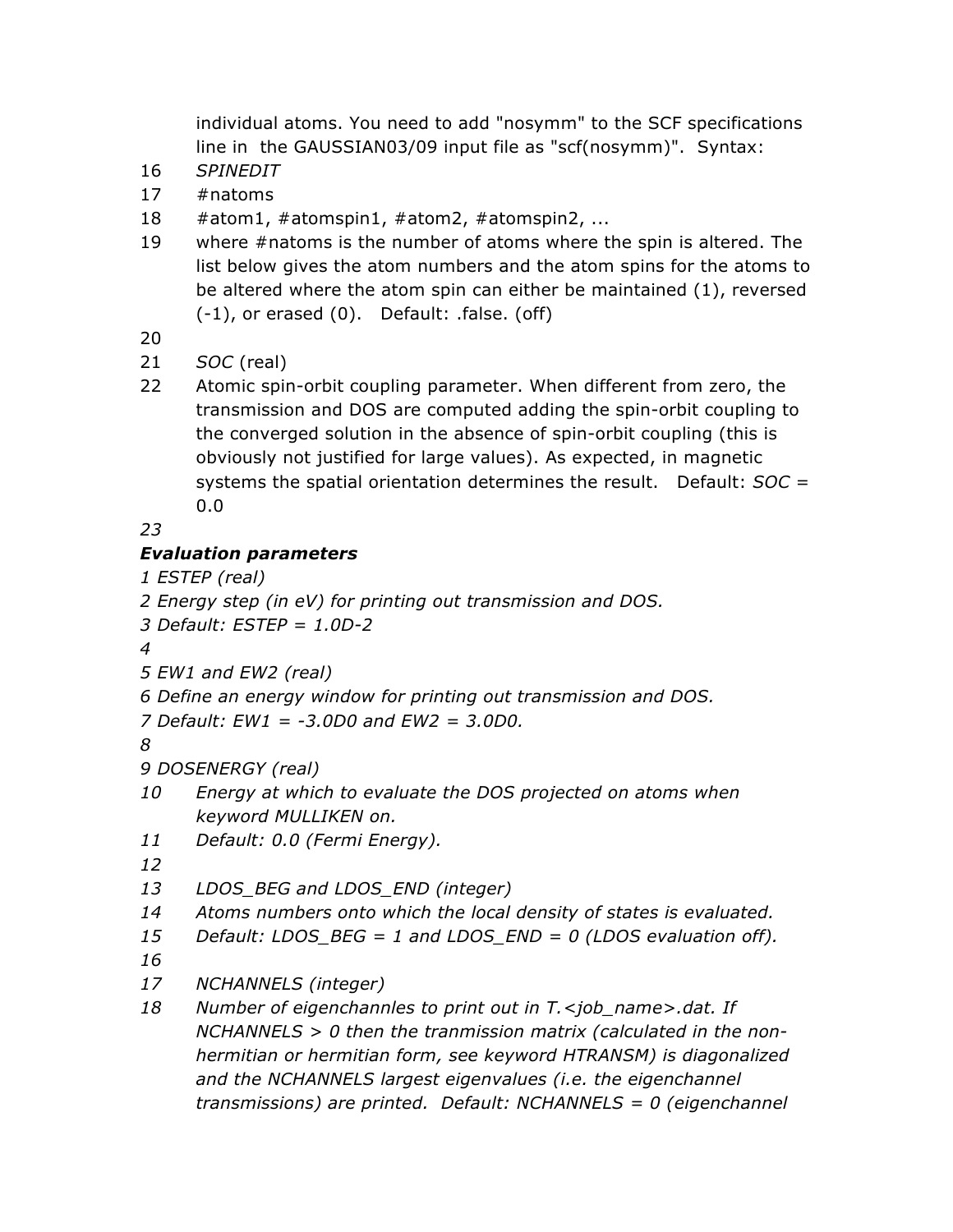*calculation off).*

- *19*
- *20 LEADDOS (logical)*
- *21 Prints out the DOS of the Bethe lattice. Output files: Lead1DOS.dat, Lead2DOS.dat Default: .false. (off).*
- *22*
- *23 HTRANSM (logical)*
- *24 Compute Transmision matrix in hermitian form T = \Gamma\_L^{1/2} G^\dagger \Gamma\_R G \Gamma\_L^{1/2}. The default is the easier non-hermitian form \Gamma\_L G^\dagger \Gamma\_R G which is considerably faster for large clusters. The diagonalization of both forms yield the same eigenvalues. Default: .false. (transmission matrix in non-hermitian form).*
- *25*
- *26 RTM\_BEG and RTM\_END (integer)*
- *27 Perform eigenchannel analysis with reduced transmission matrix [see PRB 73, 075429 (2006)] on atoms from atom RTM\_BEG to atom RTM\_END Default: RTM\_BEG = 1 and RTM\_END = 0 (eigenchannel analysis off).*

*MULLIKEN (logical)*

*Dumps the Mulliken population analysis in the file Q.<job\_name>.dat. The DOS projected on atoms at the Fermi energy (or at the energy selected by DOSENERGY) is also dumped when LDOS\_BEG < LDOS\_END. Default: .false. (not print).*

*ANT1D (logical)*

*Requests to write all the necessary input files to be used with the ANT1D transport program.* 

### *Options for electronic correlations*

#### *CORRBLOCKS*

*This keyword specifies a block of atomic orbitals (usually a d- or f-shell of an atom) for further treatment beyond DFT taking into account local electronic correlations.* 

*Syntax:*

*<num\_corrblocks>*

*<ao\_beg> <ao\_end> <U> <J>*

*...*

*where <num\_corrblocks> is the number of correlated blocks within the device region. For each correlated block a line "<ao\_beg> <ao\_end> <U>*